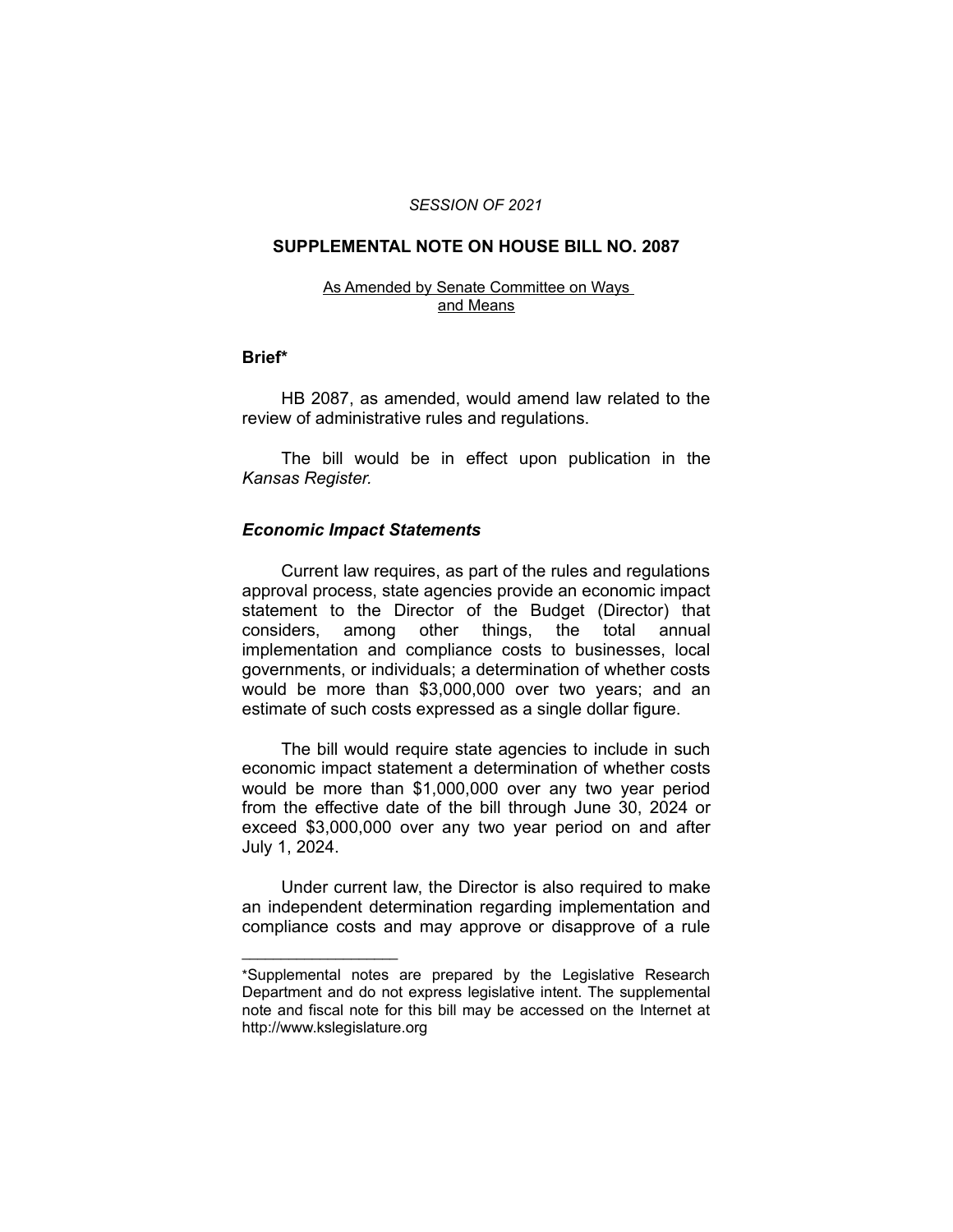and regulation based upon the accuracy of the economic impact statement, or a determination that implementation and compliance costs will be more than \$3,000,000 over two years. Additionally, if it is determined that such costs would be over \$3,000,000, the state agency must also conduct a public hearing.

The bill would remove the requirement that the Director make an independent determination of implementation and compliance costs, would remove provisions requiring the Director to approve all rules and regulations, and would specify the Director would not be required to review or approve rules and regulations if the submitting agency determines such rules and regulations would not result in costs of more than \$1,000,000 over two years from the effective date of the bill through June 30, 2024 or more than \$3,000,000 over two years on and after July 1, 2024. Agencies would still be required to provide the Director with a copy of the economic impact statement for every rule and regulation submitted for approval.

The bill would require the Director to approve a proposed rule and regulation with determined costs that exceed \$1,000,000 from the effective date of the bill through June 30, 2024 or exceed \$3,000,000 on and after July 1, 2024 over any two year period if:

- The agency has held a public hearing;
- The agency found the costs of the proposed rule and regulation have been accurately determined and are necessary for legislative intent; and
- The Director concurs with the agency's findings and approves the economic impact statement after an independent analysis.

The bill would also specify that the implementation and compliance costs would be those costs reasonably expected to be incurred and shall be separately identified for the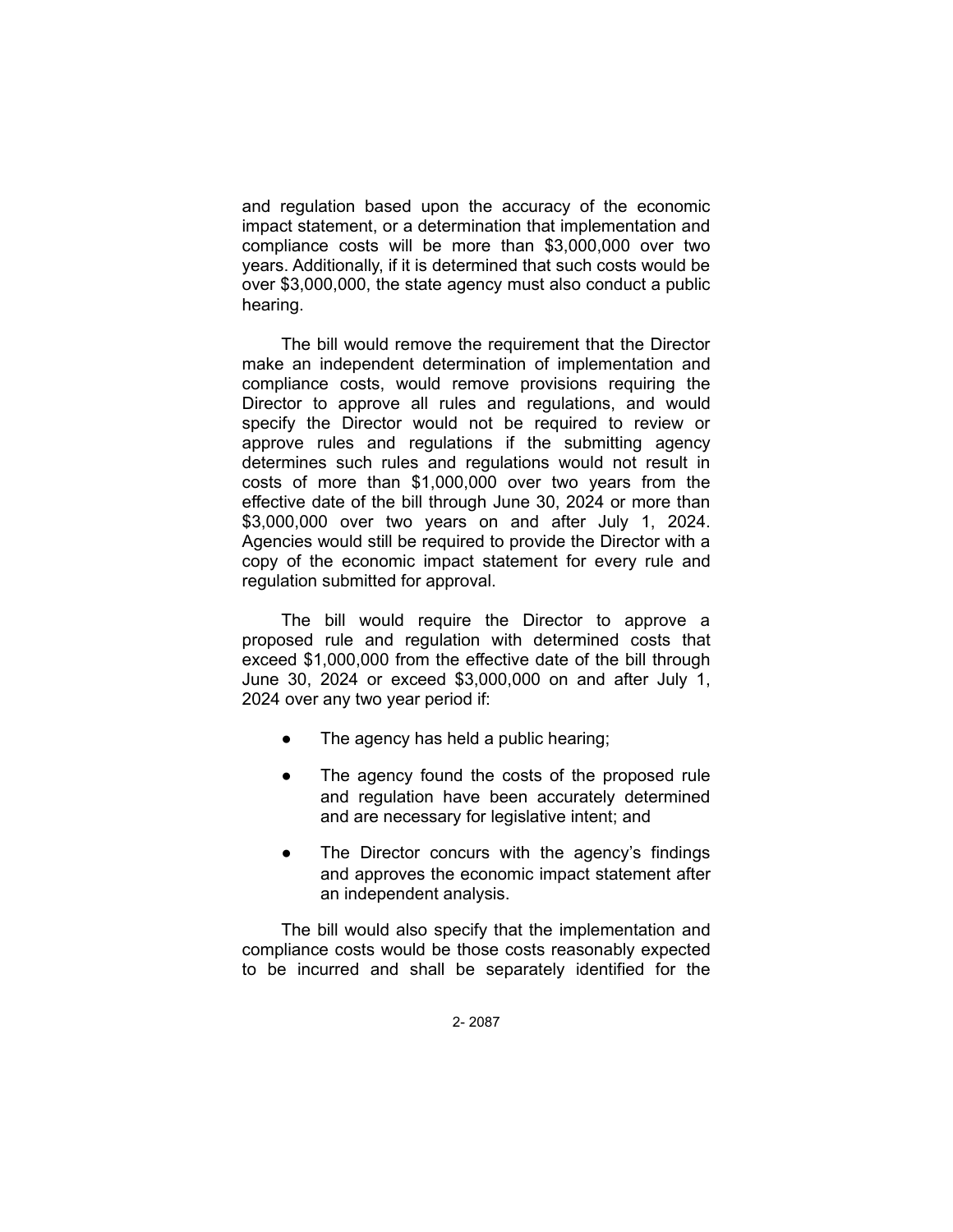affected businesses, local government units, and members of the public. The bill would further specify that in its determination of costs, the agency should not account for any actual or estimated cost savings realized by those entities.

The bill would further state, if a state agency is proposing a rule and regulation because of a federal mandate, the state agency would still be required to provide an economic impact statement, but the Director would not be required to review or approve the proposed rule and regulation, regardless of estimated implementation and compliance costs. The bill would specify, for rules and regulations proposed due to a federal mandate, compliance costs would be calculated from the effective date of the rule and regulation.

The bill would require the Director to submit a report to the Legislature or the Joint Committee on Administrative Rules and Regulations upon approval of a rule or regulation with costs determined to be greater than \$1,000,000 from the effective date of the bill through June 30, 2024 or greater than \$3,000,000 on and after July 1, 2024 over any two year period.

## *Order of Review of Proposed Rules and Regulations*

Current law requires proposed rules and regulations be submitted to the Director before being submitted to the Secretary of Administration and Attorney General. The bill would amend the order of submission to require state agencies send proposed rules and regulations directly to the Secretary of Administration and Attorney General before submission to the Director.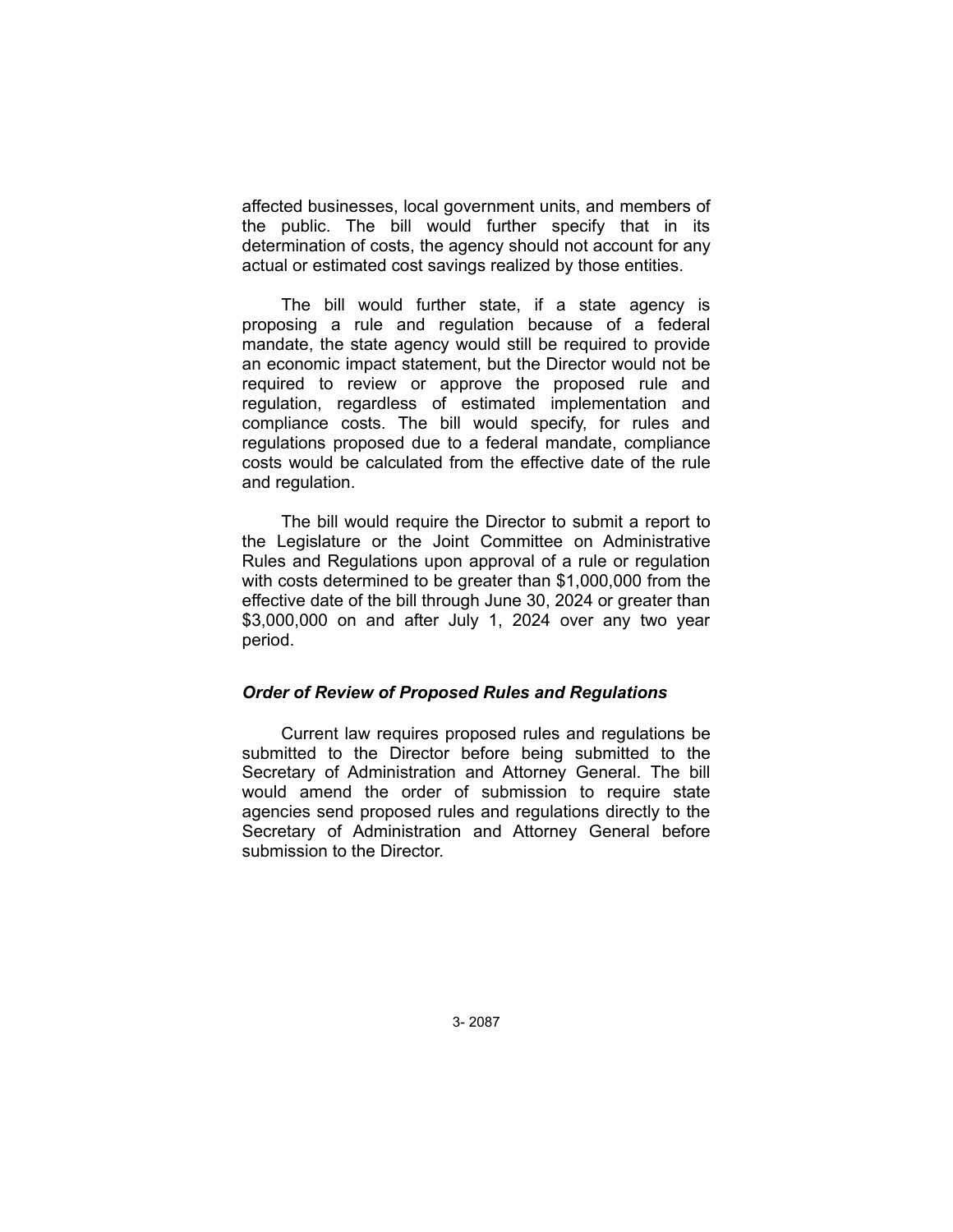# *Legislative Post Audit*

Current law requires the Legislative Post Audit Committee, in 2021, to direct the Legislative Division of Post Audit to conduct an audit to study:

- The accuracy of economic impact statements submitted with proposed rules and regulations by state agencies for the immediately preceding seven years;
- The impact the review by the Director has had on the accuracy of such economic impact statements; and
- Whether the \$1,000,000 cost figure is the appropriate amount of economic impact to trigger the public hearing procedure required in continuing law.

The bill would change the year of the required audit to 2023.

The bill would be in effect upon publication in the *Kansas Register.*

## **Background**

The bill was introduced on January 14, 2021, by the House Committee on Federal and State Affairs at the request of Representative Barker.

[*Note:* HB 2087 contains provisions similar to those of 2020 HB 2411, as amended by the House Committee on Federal and State Affairs.]

4- 2087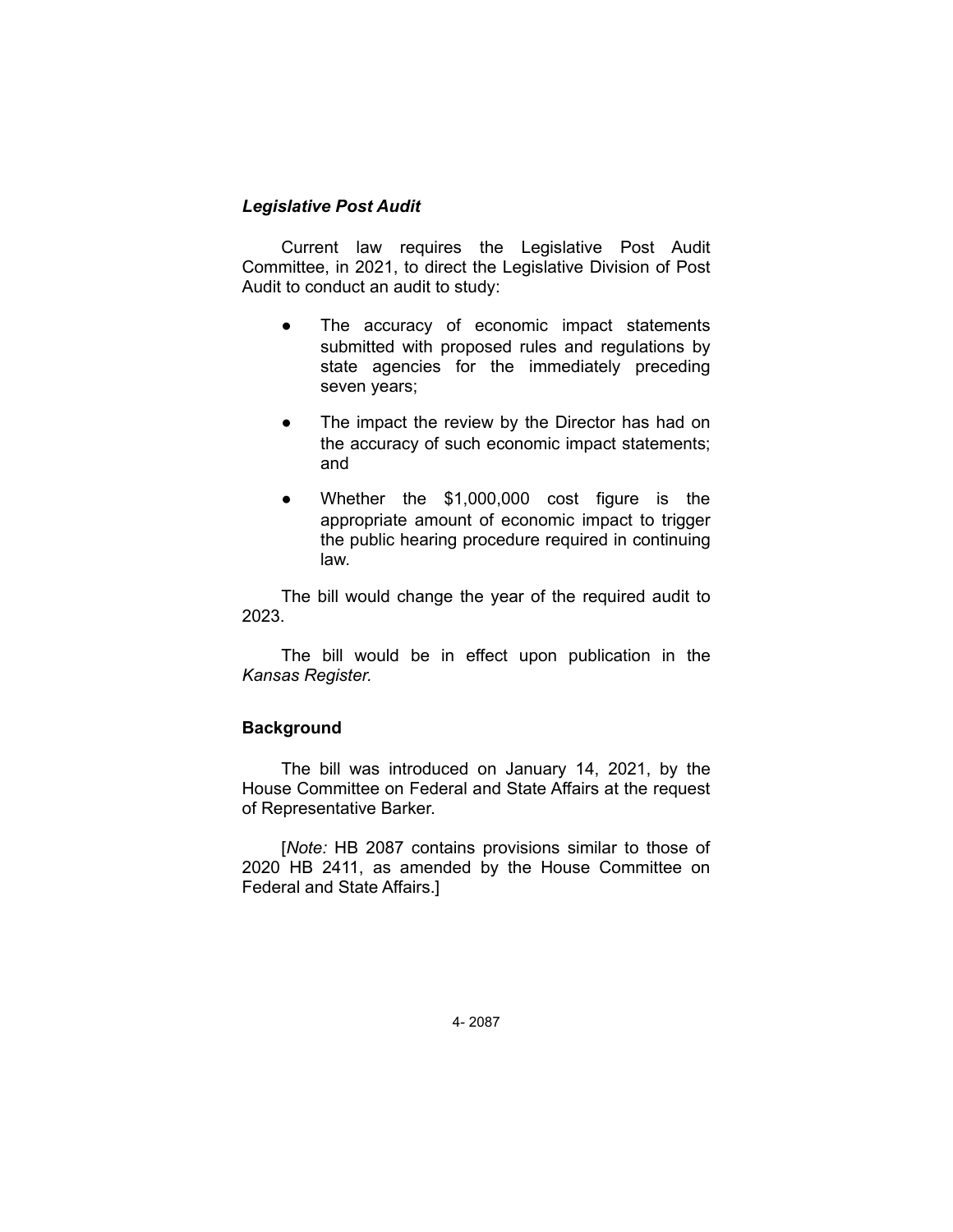## *House Committee on Federal and State Affairs*

In the House Committee hearing, **proponent** testimony was provided by Representative Highland; the Director; and a representative of the Kansas Department of Wildlife, Parks and Tourism (KDWPT). The proponents indicated the bill would help streamline the rules and regulations approval process and would lighten the administrative workload of the Director, as the economic impact statements of most rules and regulations submitted include estimated costs well below the \$3,000,000 threshold in statute.

Neutral testimony was provided by a representative of the Kansas Chamber of Commerce, who stated concern that the current rules and regulations process delays implementation and that changes to the process could make it more efficient.

Written-only neutral testimony was provided by a representative of the Kansas Agribusiness Retailers Association, Kansas Grain and Feed Association, and Renew Kansas Biofuels Association and representatives of the Kansas Cooperative Council and the Office of the Secretary of State.

### No **opponent** testimony was provided.

The House Committee amended the bill to change the date of the required audit by the Legislative Division of Post Audit.

## *Senate Committee on Ways and Means*

In the Senate Committee hearing, **proponent** testimony was provided by the Director and a representative of KDWPT. Written-only **proponent** testimony was provided by Representative Highland and representatives of the Office of the Secretary of State and the Kansas State Board of Healing Arts.

5- 2087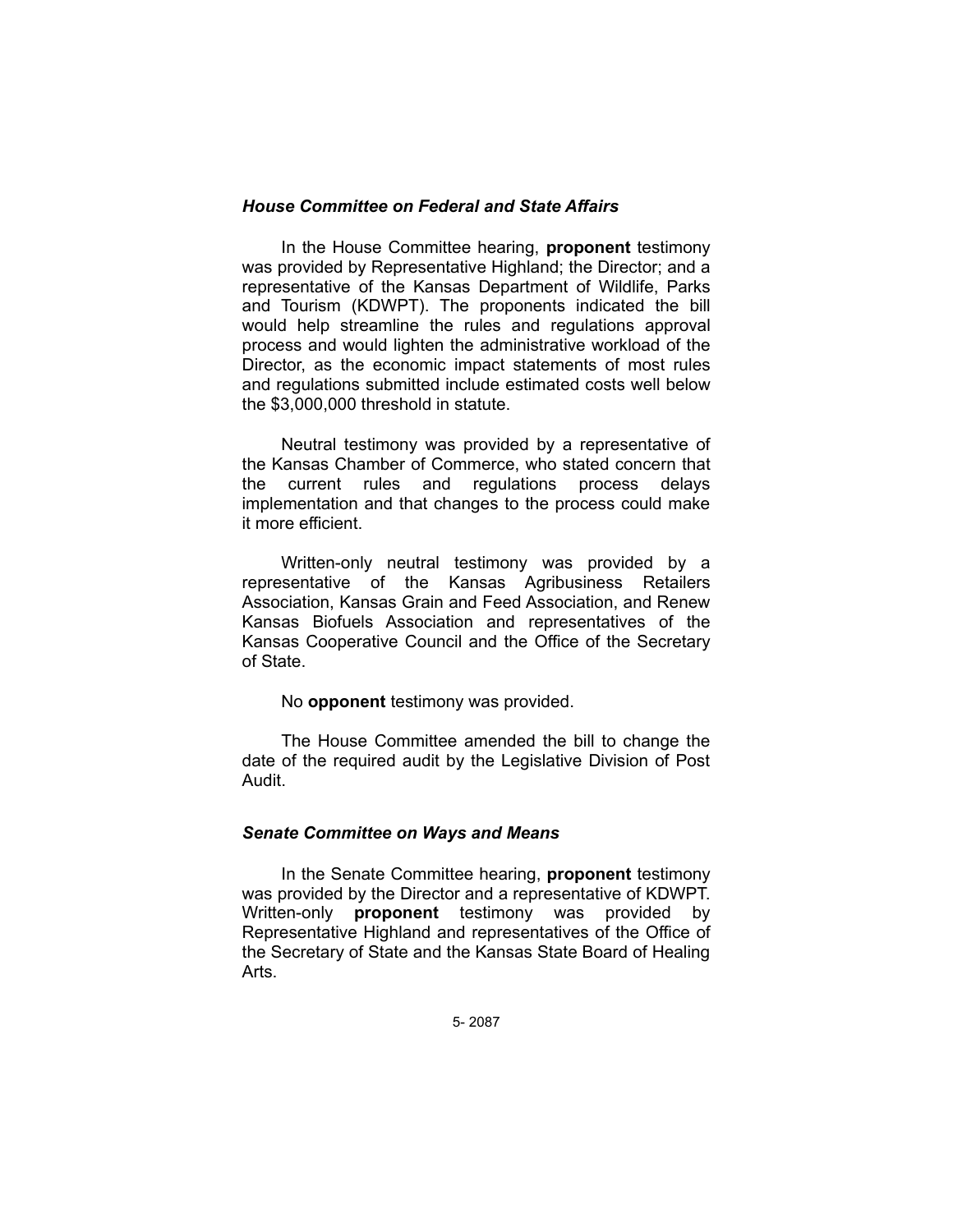Neutral testimony was provided by a representative of the Kansas Agribusiness Retailers Association, Kansas Grain and Feed Association, and Renew Kansas Biofuels Association. The conferee stated decreasing the review threshold from \$3,000,000 to \$1,000,000 would not significantly impact the Director's workload and would increase transparency of the fiscal impact of proposed regulations. Written only neutral testimony was also provided by a representative of the Kansas Cooperative Council.

No **opponent** testimony was provided.

The Senate Committee amended the bill to:

- Require the economic impact statement to include a determination of whether the costs will exceed \$1,000,000 over any two-year period from the effective date of the bill through June 30, 2024, or exceed \$3,000,000 over any two-year period on and after July 1, 2024;
- Direct the Legislative Division of Post Audit to conduct an audit to study whether the \$1,000,000 cost figure is the appropriate amount of economic impact to trigger the public hearing procedure;
- Require an agency to provide a copy of the economic impact statement to the Director if the agency determines a proposed rule and regulation submitted or resubmitted by the agency will not result in costs of more than \$1,000,000 from the effect date of the bill through June 30, 2024, or more than \$3,000,000 on and after July 1, 2024, over any two-year period;
- Require the Director to review a proposed rule or regulation if the agency determines the proposed rule or regulation will result in costs of more than \$1,000,000 from the effective date of the bill